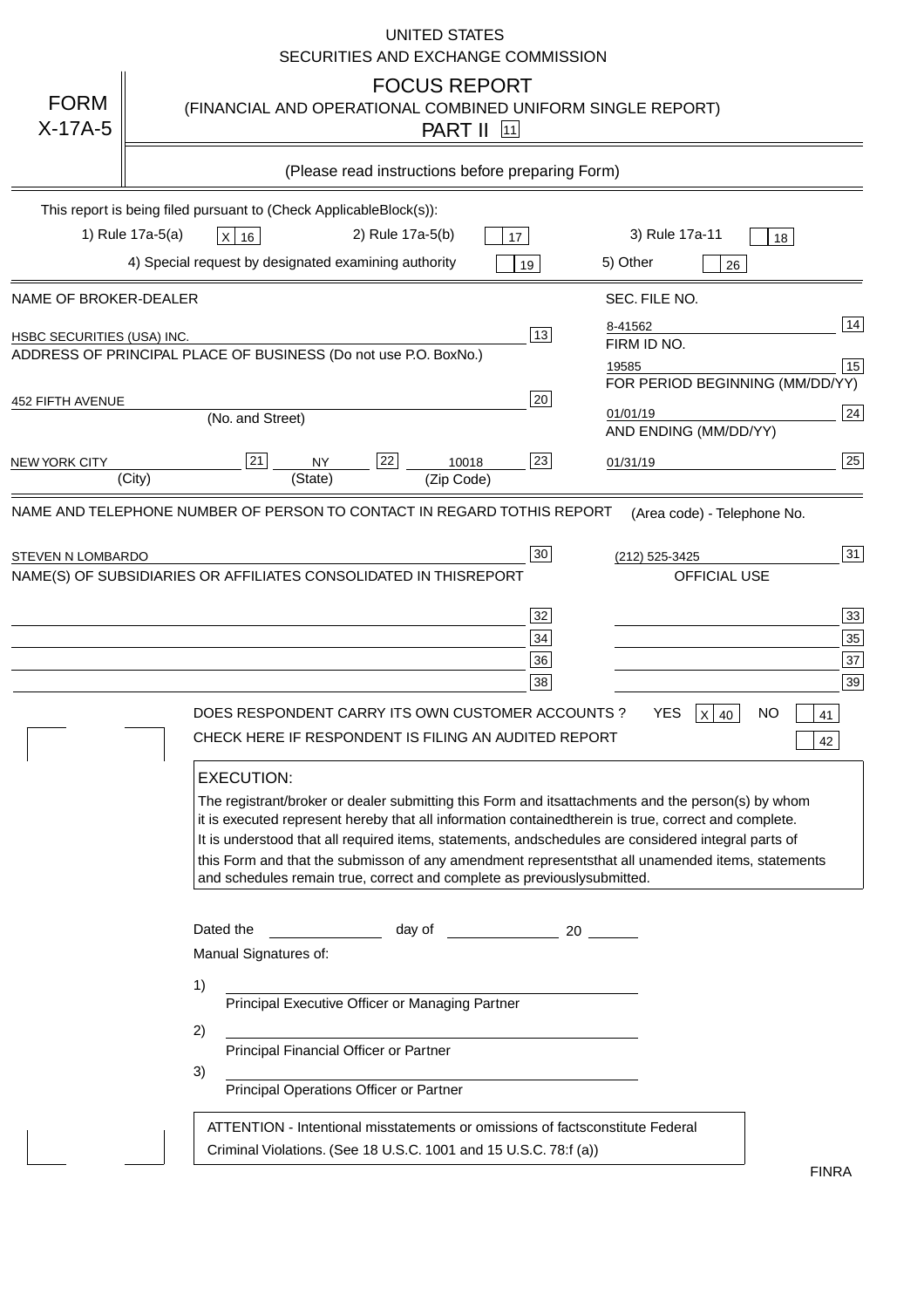BROKER OR DEALER

HSBC SECURITIES (USA) INC.

 $01/31/19$ 

as of

# STATEMENT OF SEGREGATION REQUIREMENTS AND FUNDS IN SEGREGATION FOR CUSTOMERS TRADING ON U.S. COMMODITY EXCHANGES

| SEGREGATION REQUIREMENTS (Section 4d(2) of the CEAct)                                          |                              |
|------------------------------------------------------------------------------------------------|------------------------------|
| 1. Net ledger balance                                                                          |                              |
| A. Cash                                                                                        | \$<br>$(173, 514, 826)$ 7010 |
| B. Securities (at market)                                                                      | 1,691,516,582 7020           |
| 2. Net unrealized profit (loss) in open futures contracts<br>traded on a contract market       | 539,640,888 7030             |
| 3. Exchange traded options                                                                     |                              |
| A. Add market value of open option contracts purchased on a<br>contract market                 | 235,272,769 7032             |
| B. Deduct market value of open option contracts granted (sold)<br>on a contract market         | 66,490,151) 7033             |
| 4. Net equity (deficit) (add lines 1, 2, and 3)                                                | 2,226,425,262 7040           |
| 5. Accounts liquidating to a deficit and accounts with debit<br>balances                       |                              |
| - gross amount<br>7,550,825                                                                    | 7045                         |
|                                                                                                |                              |
| Less: amount offset by customer owned securities                                               | 7,550,825) 7047<br>n 7050    |
| 6. Amount required to be segregated (add lines 4 and 5)                                        | \$<br>2,226,425,262 7060     |
|                                                                                                |                              |
| FUNDS IN SEGREGATED ACCOUNTS                                                                   |                              |
| 7. Deposited in segregated funds bank accounts                                                 |                              |
| A. Cash                                                                                        | 51,250,408 7070              |
| B. Securities representing investments of customers' funds<br>(at market)                      | 105,263,882<br>7080          |
| C. Securities held for particular customers or option customers<br>in lieu of cash (at market) | 7090<br>536,326,002          |
| 8. Margins on deposit with derivatives clearing organizations<br>of contract markets           |                              |
| A. Cash                                                                                        | \$<br>20,191,783 7100        |
| B. Securities representing investments of customers' funds<br>(at market)                      | 288,473,577 7110             |
| C. Securities held for particular customers or option customers<br>in lieu of cash (at market) | 1,100,858,929 7120           |
| 9. Net settlement from (to) derivatives clearing organizations<br>of contract markets          | 7130<br>1,779,291            |
| 10. Exchange traded options                                                                    |                              |
| A. Value of open long option contracts                                                         | 235,272,769 7132             |
| B. Value of open short option contracts                                                        | 66,490,151 7133              |
| 11. Net equities with other FCMs                                                               |                              |
| A. Net liquidating equity                                                                      | 18,901,286 7140              |
| B. Securities representing investments of customers' funds<br>(at market)                      | 7160                         |
| C. Securities held for particular customers or option customers<br>in lieu of cash (at market) | 7170                         |
| 12. Segregated funds on hand (describe:                                                        | 54,331,650 7150              |
| 13. Total amount in segregation (add lines 7 through 12)                                       | 2,346,159,426 7180           |
| 14. Excess (deficiency) funds in segregation (subtract line 6<br>from line 13)                 | \$<br>119,734,164 7190       |
| 15. Management Target Amount for Excess funds in segregation                                   | 109,000,000 7194<br>\$       |
| 16. Excess (deficiency) funds in segregation over (under) Management Target Amount Excess      | 10,734,164 7198<br>\$        |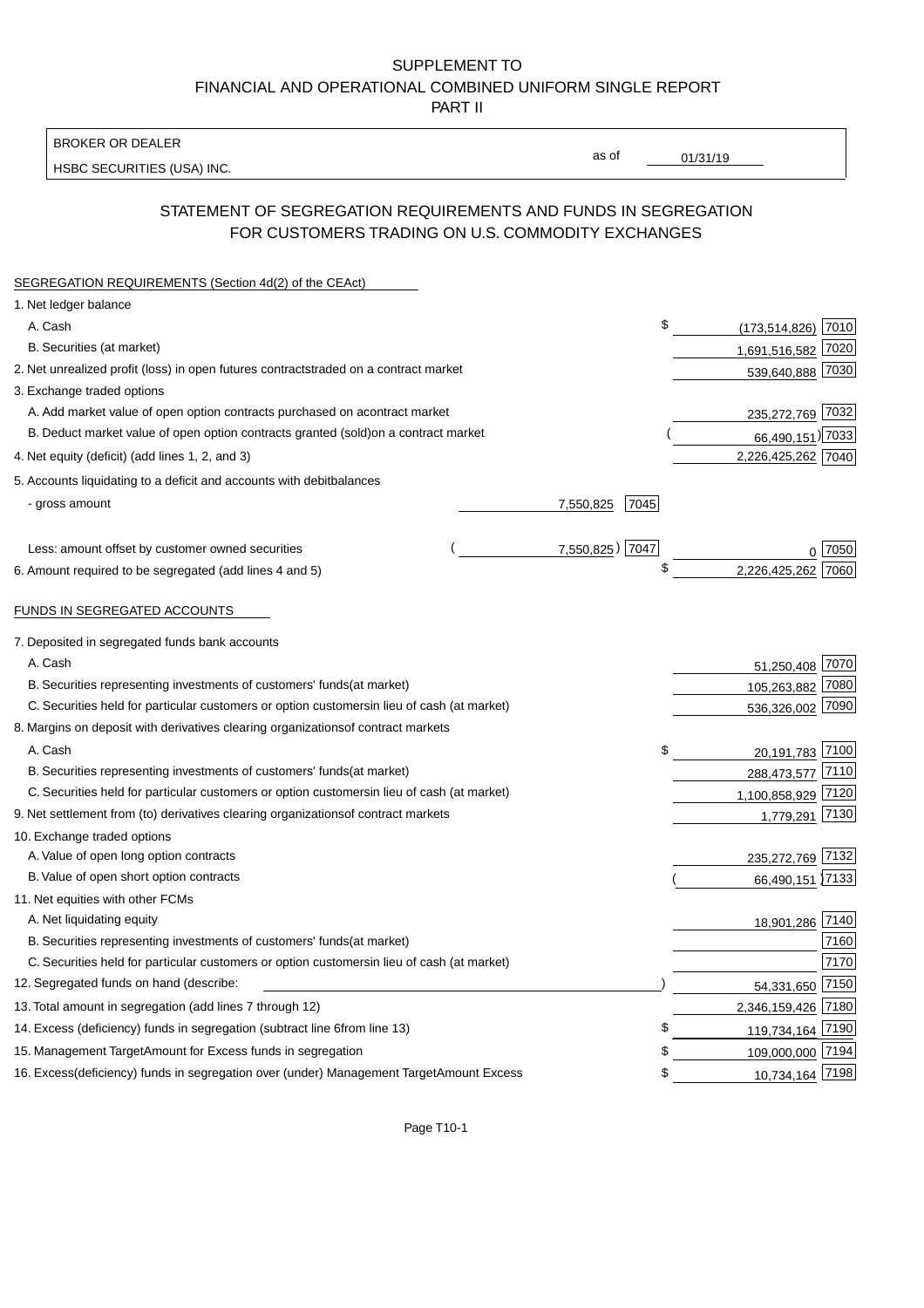PART II

| <b>BROKER OR DEALER</b>                                                                                  |       |          |
|----------------------------------------------------------------------------------------------------------|-------|----------|
| HSBC SECURITIES (USA) INC.                                                                               | as of | 01/31/19 |
| STATEMENT OF SEGREGATION REQUIREMENTS AND FUNDS IN SEGREGATION<br>FOR CUSTOMERS' DEALER OPTIONS ACCOUNTS |       |          |
| 1. Amount required to be segregated in accordance                                                        |       |          |

| with Commission regulation 32.6             |      | 7200 |
|---------------------------------------------|------|------|
| 2. Funds in segregated accounts             |      |      |
| A. Cash                                     | 7210 |      |
| B. Securities (at market)<br>C. Total       | 7220 | 7230 |
| 3. Excess (deficiency) funds in segregation |      |      |
| (subtract line 2.C from line 1)             |      | 7240 |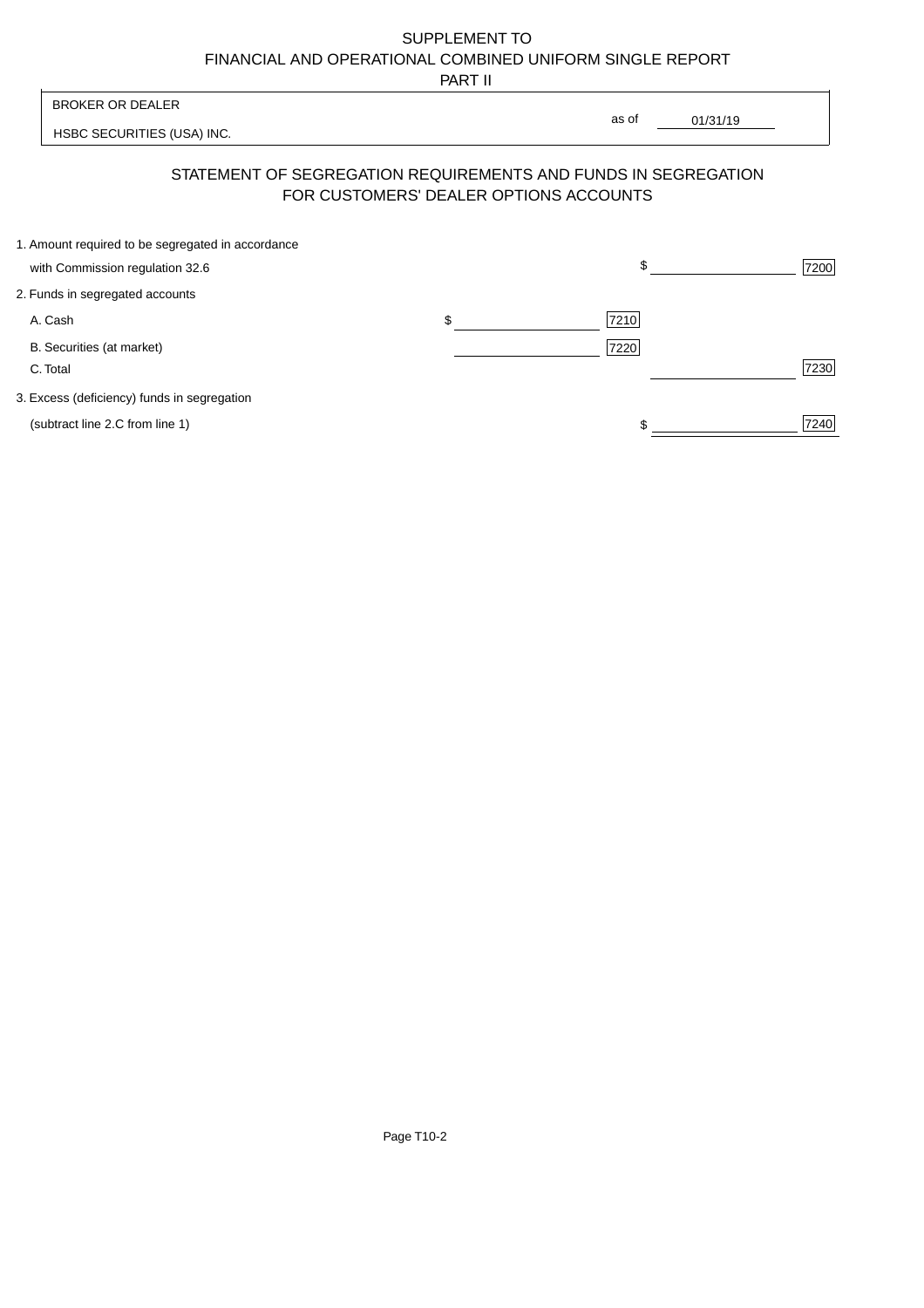PART II

HSBC SECURITIES (USA) INC. The state of the second second in the second second second in the second second second second second second second second second second second second second second second second second second sec BROKER OR DEALER

as of

### STATEMENT OF SECURED AMOUNTS AND FUNDS HELD IN SEPARATE ACCOUNTS PURSUANT TO COMMISSION REGULATION 30.7

#### FOREIGN FUTURES AND FOREIGN OPTIONS SECURED AMOUNTS

| Amount required to be set aside pursuant to law, rule or<br>regulation of a foreign government<br>or a rule of a self-regulatory organization authorized<br>thereunder |                |                                   | \$<br>0           | 7305         |
|------------------------------------------------------------------------------------------------------------------------------------------------------------------------|----------------|-----------------------------------|-------------------|--------------|
| 1. Net ledger balance - Foreign Futures and Foreign Option Trading - All Customers<br>A. Cash                                                                          |                |                                   | \$<br>70,957,247  | 7315         |
| <b>B.</b> Securities<br>(at market)                                                                                                                                    |                |                                   | 72,252,025        | 7317         |
| 2. Net unrealized profit (loss) in open futures contracts traded on a foreign                                                                                          | board of trade |                                   | (3,624,838)       | 7325         |
| 3. Exchange traded options                                                                                                                                             |                |                                   |                   |              |
| A. Market value of open option contracts purchased on a foreign board of trade<br>B. Market value of open contracts granted (sold) on a foreign board of trade         |                |                                   | 0<br><sup>0</sup> | 7335<br>7337 |
| 4. Net equity (deficit) (add lines 1.2. and 3.)                                                                                                                        |                |                                   | \$<br>139,584,434 | 7345         |
| 5. Accounts liquidating to a deficit and accounts with                                                                                                                 |                |                                   |                   |              |
| debit balances - gross<br>amount                                                                                                                                       |                | 7351<br>2,431,936                 |                   |              |
| Less: amount offset by customer owned securities                                                                                                                       |                | 2,425,419) 7352                   | 6,517             | 7354         |
| 6. Amount required to be set aside as the secured amount - Net Liquidating                                                                                             |                | Equity Method (add lines 4 and 5) | \$<br>139,590,951 | 7355         |
| 7. Greater of amount required to be set aside pursuant to foreign jurisdiction (above) or                                                                              | line 6.        |                                   | \$<br>139,590,951 | 7360         |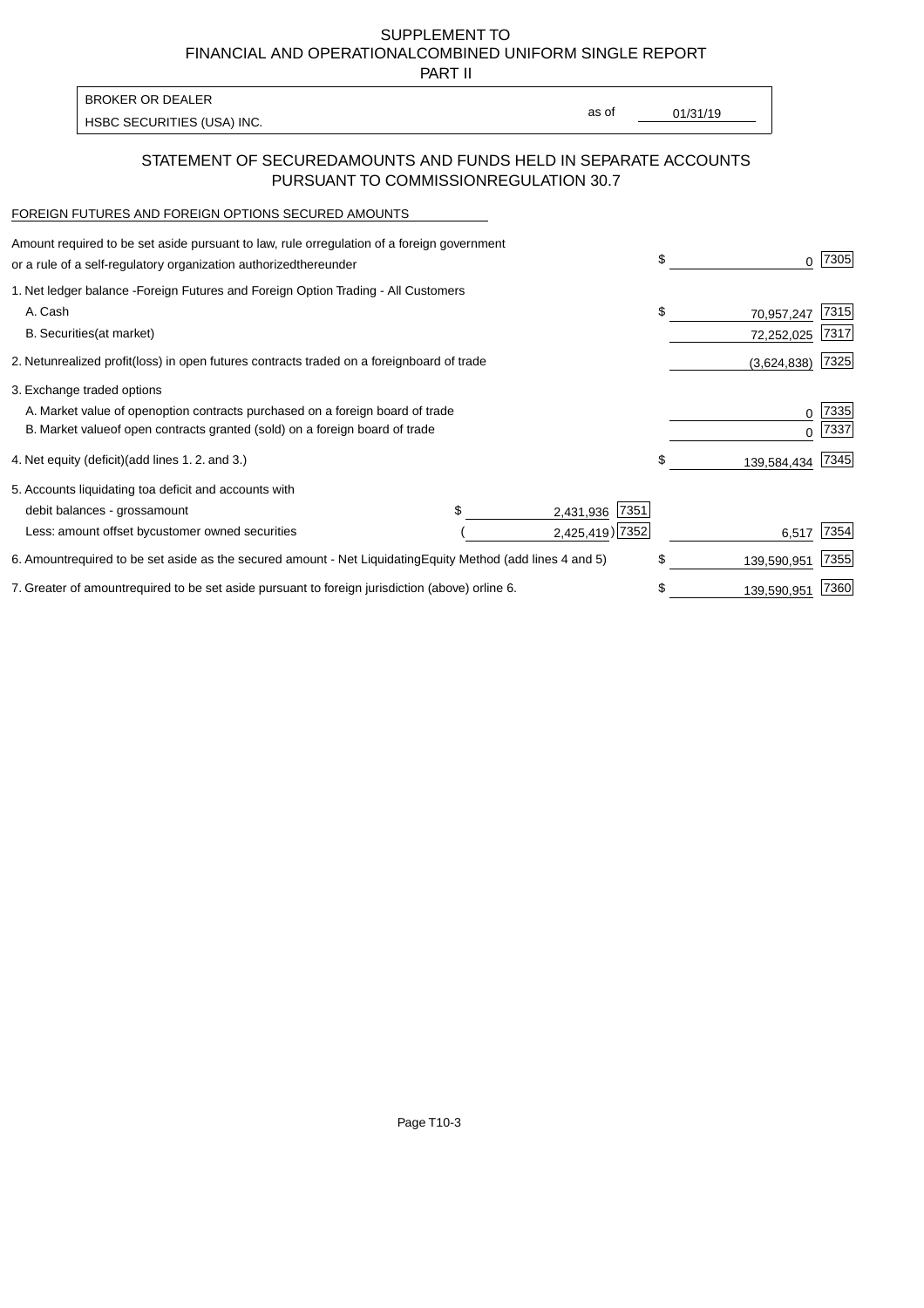PART II

| <b>BROKER OR DEALER</b>                                                                           |                       |                 |                  |
|---------------------------------------------------------------------------------------------------|-----------------------|-----------------|------------------|
| HSBC SECURITIES (USA) INC.                                                                        | as of                 | 01/31/19        |                  |
|                                                                                                   |                       |                 |                  |
| STATEMENT OF SECURED AMOUNTS AND FUNDS HELD IN SEPARATE<br>PURSUANT TO COMMISSION REGULATION 30.7 |                       | <b>ACCOUNTS</b> |                  |
| FUNDS DEPOSITED IN SEPARATE REGULATION 30.7 ACCOUNTS                                              |                       |                 |                  |
| 1. Cash in banks                                                                                  |                       |                 |                  |
| A. Banks located in the United States                                                             | \$<br>16,889,462 7500 |                 |                  |
| B. Other banks qualified under Regulation 30.7                                                    |                       |                 |                  |
| 7510<br>Name(s):<br><b>HARRIS TRUST</b>                                                           | $0$   7520   \$       |                 | 16,889,462 7530  |
| 2. Securities                                                                                     |                       |                 |                  |
| A. In safekeeping with banks located in the United States                                         | \$<br>35,777,871 7540 |                 |                  |
| B. In safekeeping with other banks qualified under Regulation<br>30.7                             |                       |                 |                  |
| 7550<br>Name(s):<br><b>HARRIS TRUST</b>                                                           | 39,874,812 7560       |                 | 75,652,683 7570  |
| 3. Equities with registered futures commission merchants                                          |                       |                 |                  |
| A. Cash                                                                                           | \$<br>$0$ 7580        |                 |                  |
| <b>B.</b> Securities                                                                              | 7590<br>0             |                 |                  |
| C. Unrealized gain (loss) on open futures contracts                                               | 7600<br>$\mathbf 0$   |                 |                  |
| D. Value of long option contracts                                                                 | $0$ 7610              |                 |                  |
| E. Value of short option contracts                                                                | $0)$ 7615             |                 | 0 7620           |
| 4. Amounts held by clearing organizations of foreign boards of<br>trade                           |                       |                 |                  |
| Name(s):<br>7630                                                                                  |                       |                 |                  |
| A. Cash                                                                                           | \$<br>7640            |                 |                  |
| <b>B.</b> Securities                                                                              | 7650                  |                 |                  |
| C. Amount due to (from) clearing organizations - daily<br>variation                               | 7660                  |                 |                  |
| D. Value of long option contracts                                                                 | 7670                  |                 |                  |
| E. Value of short option contracts                                                                | ) 7675                |                 | 7680             |
| 5. Amounts held by members of foreign boards of trade<br>Name(s):<br>7690                         |                       |                 |                  |
| A. Cash                                                                                           | \$<br>49,036,153 7700 |                 |                  |
| <b>B.</b> Securities                                                                              | 36,474,154 7710       |                 |                  |
| C. Unrealized gain (loss) on open futures contracts                                               | $(3,624,838)$ 7720    |                 |                  |
| D. Value of long option contracts                                                                 | 0 7730                |                 |                  |
| E. Value of short option contracts                                                                | $_0$ ) 7735           |                 | 81,885,469 7740  |
| 6. Amounts with other depositories designated by a foreign<br>board of trade<br>7750<br>Name(s):  |                       |                 | 0 7760           |
| 7. Segregated funds on hand (describe:                                                            |                       |                 | 0 7765           |
| 8. Total funds in separate section 30.7 accounts                                                  |                       | \$              | 174,427,614 7770 |
| 9. Excess (deficiency) set Aside Funds for Secured Amount (subtract Line 7 Secured                |                       |                 |                  |
| Statement page T10-3 from Line 8)                                                                 |                       | \$              | 34,836,663 7380  |
| 10. Management Target Amount for Excess funds in separate section 30.7 accounts                   |                       | \$              | 25,000,000 7780  |
| 11. Excess (deficiency) funds in separate 30.7 accounts over (under) Management Target            |                       | \$              |                  |
|                                                                                                   |                       |                 | 9,836,663 7785   |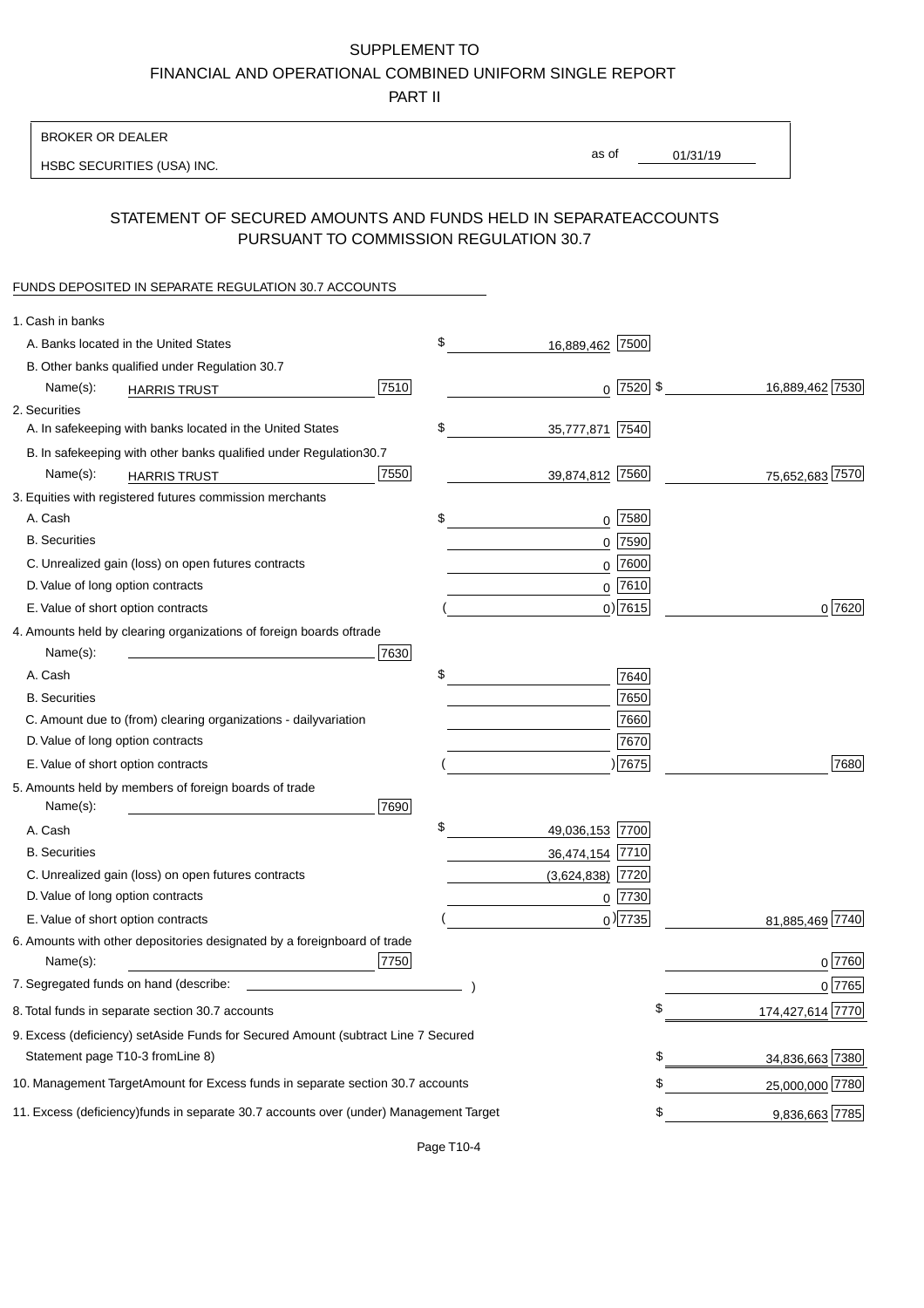PART II

HSBC SECURITIES (USA) INC. The contract of the contract of the contract of the contract of the contract of the contract of the contract of the contract of the contract of the contract of the contract of the contract of the BROKER OR DEALER

as of

#### STATEMENT OF CLEARED SWAPS CUSTOMER SEGREGATION REQUIREMENTS AND FUNDS IN CLEARED SWAPS CUSTOMER ACCOUNTS UNDER 4D(F) OF THE CEA

| <b>Cleared Swaps Customer Requirements</b>                                                                  |                           |
|-------------------------------------------------------------------------------------------------------------|---------------------------|
| 1. Net ledger balance                                                                                       |                           |
| A. Cash                                                                                                     | \$<br>8500<br>(9,630,878) |
| B. Securities (at market)                                                                                   | 502,946,598<br>8510       |
| 2. Net unrealized profit (loss) in open cleared swaps                                                       | 382,487,217 8520          |
| 3. Cleared swaps options                                                                                    |                           |
| A. Market value of open cleared swaps option contracts purchased                                            | $0^{8530}$                |
| B. Market value of open cleared swaps option contracts granted (sold)                                       | $0)$ 8540                 |
| 4. Net equity (deficit) (add lines 1, 2, and 3)                                                             | \$<br>875,802,937 8550    |
| 5. Accounts liquidating to a deficit and accounts with                                                      |                           |
| 34,562,430 8560<br>debit balances - gross<br>\$<br>amount                                                   |                           |
| 34,562,430) 8570<br>Less: amount offset by customer owned securities                                        | 0 8580                    |
| 6. Amount required to be segregated for cleared swaps customers (add lines 4 and 5)                         | \$<br>8590<br>875,802,937 |
| <b>Funds in Cleared Swaps Customer Segregated Accounts</b>                                                  |                           |
| 7. Deposited in cleared swaps customer segregated accounts at banks                                         |                           |
| A. Cash                                                                                                     | \$<br> 8600<br>41,533,334 |
| B. Securities representing investments of cleared swaps customers' funds (at market)                        | 8610<br>$\Omega$          |
| C. Securities held for particular cleared swaps customers in lieu of cash (at market)                       | 8620<br>2,166,553         |
| 8. Margins on deposit with derivatives clearing organizations in cleared swaps customer segregated accounts |                           |
| A. Cash                                                                                                     | 63,909,901 8630           |
| representing investments of cleared swaps customers' funds (at market)<br><b>B.</b> Securities              | 8640<br>428,376,527       |
| held for particular cleared swaps customers in lieu of cash (at market)<br>C. Securities                    | 500,780,045 8650          |
| 9. Net settlement from (to) derivatives clearing organizations                                              | $(55,378,200)$ 8660       |
| 10. Cleared swaps options                                                                                   |                           |
| A. Value of open cleared swaps long option contracts                                                        | $0^{8670}$                |
| B. Value of open cleared swaps short option contracts                                                       | $0)$ 8680                 |
| 11. Net equities with other FCMs                                                                            |                           |
| A. Net liquidating equity                                                                                   | $0^{8690}$                |
| B. Securities representing investments of cleared swaps customers' funds (at market)                        | $0^{8700}$                |
| C. Securities held for particular cleared swaps customers in lieu of cash (at market)                       | 0 8710                    |
| 12. Cleared swaps customer funds on hand (describe:                                                         | $0 \, 8715$               |
| 13. Total amount in cleared swaps customer segregation (add lines 7 through 12)                             | \$<br>981,388,160 8720    |
| 14. Excess (deficiency) funds in cleared swaps customer segregation (subtract line 6 from line 13)          | 105,585,223 8730          |
| 15. Management Target Amount for Excess funds in cleared swaps segregated accounts                          | \$<br>83,000,000 8760     |
| 16. Excess<br>(deficiency) funds in cleared swaps customer segregated accounts over                         |                           |
| <b>Management Target Excess</b><br>(under)                                                                  | \$<br>22,585,223 8770     |